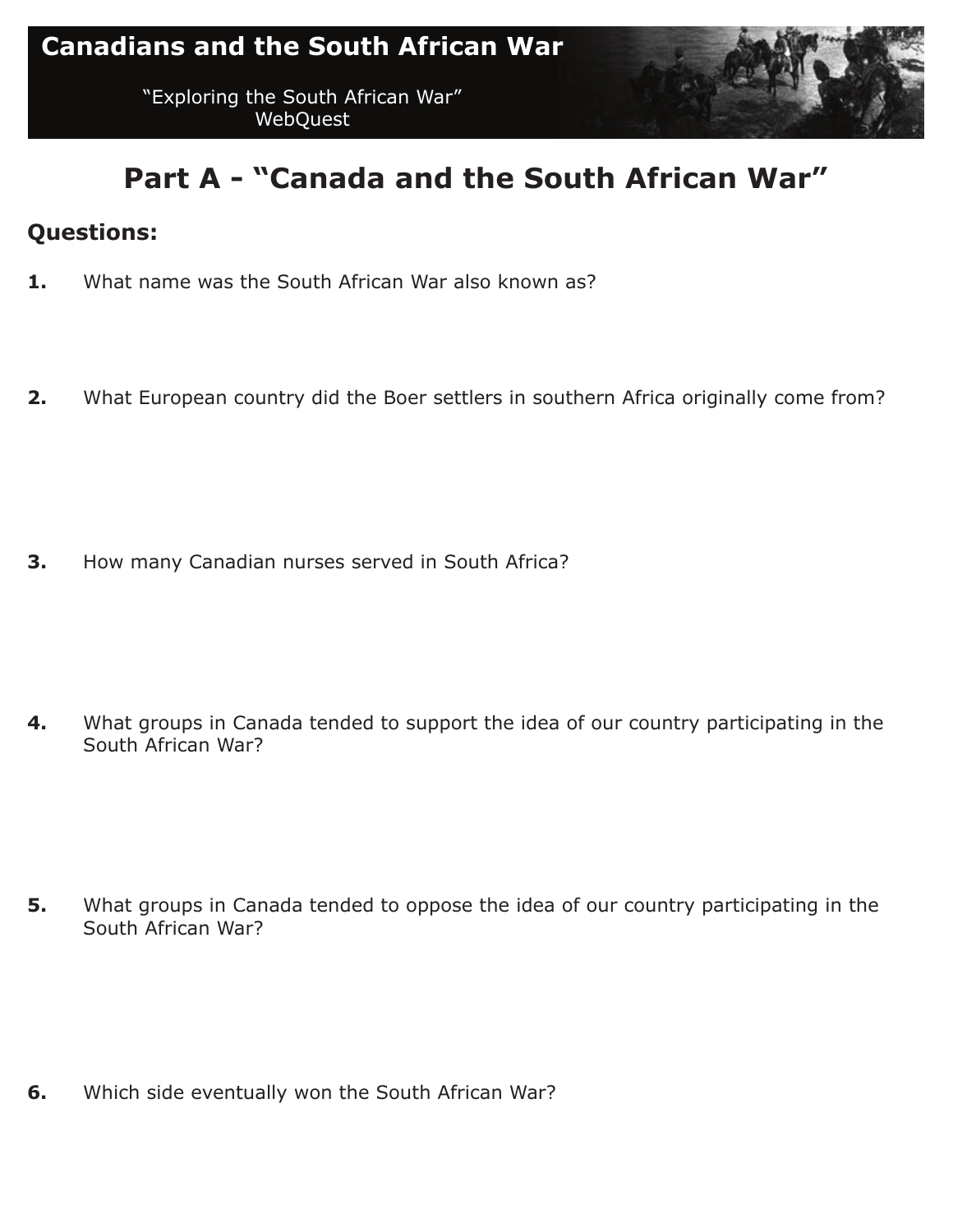

### **Part B - "Units"**

#### **Questions:**

**7.** How many men were in the 2<sup>nd</sup> (Special Service) Battalion, Royal Canadian Regiment of Infantry—the first Canadian soldiers to sail to South Africa?

**8.** When did the first Canadian soldiers arrive in South Africa?

**9.** What was the first major British victory in the South African War?

**10.** What was the name of the para-military force that the British established to police the conquered Boer republics?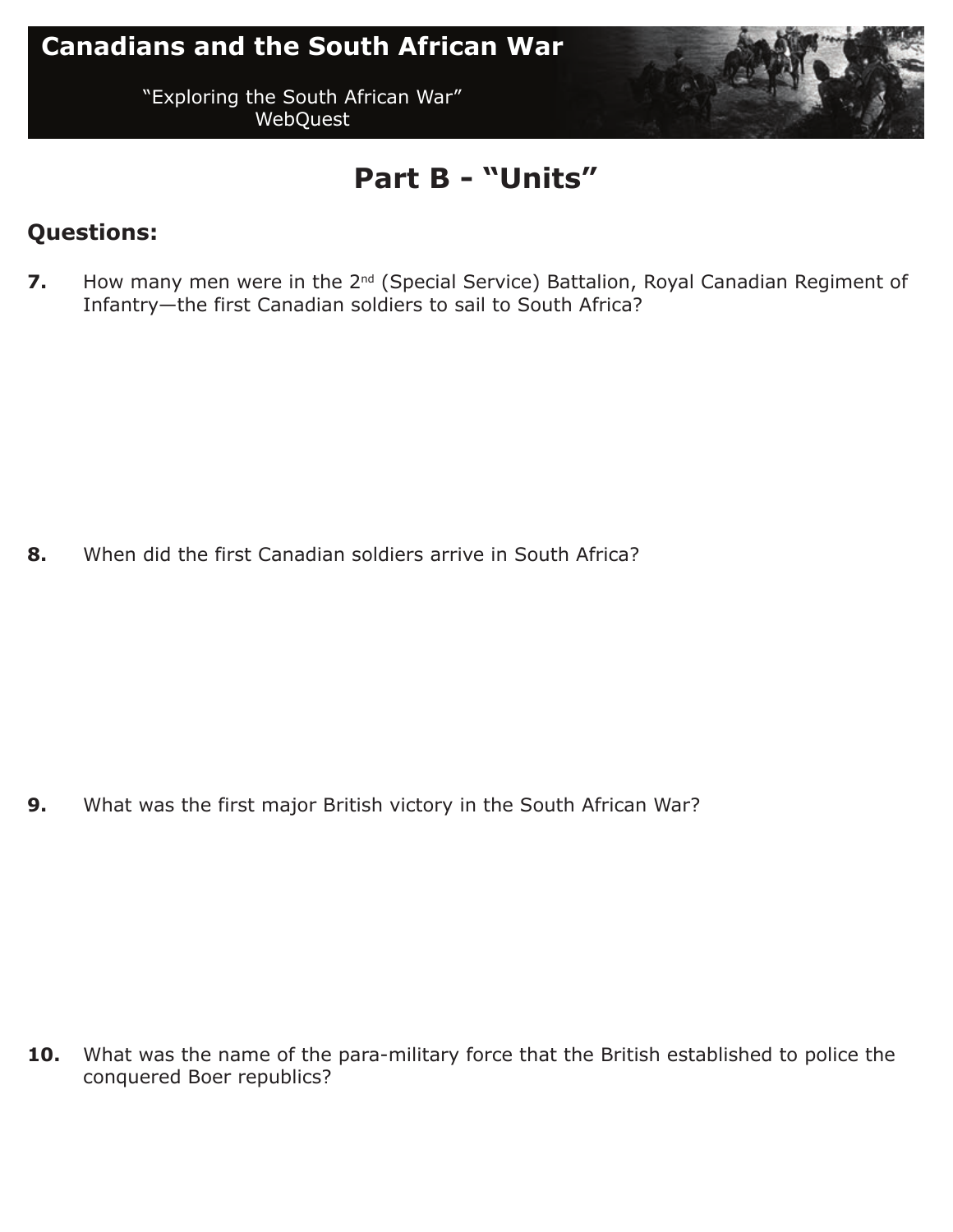### **Canadians and the South African War**

"Exploring the South African War" WebQuest



### **Part C - "Battles"**

#### **Questions:**

11. When was the Battle of Paardeberg?

**12.** How many Canadians were killed and wounded during the first day of the Battle of Paardeberg?

13. What Canadian military units took part in the Battle of Leliefontein?

**14.** What battle in March 1902 was the second-bloodiest day for the Canadian soldiers in South Africa?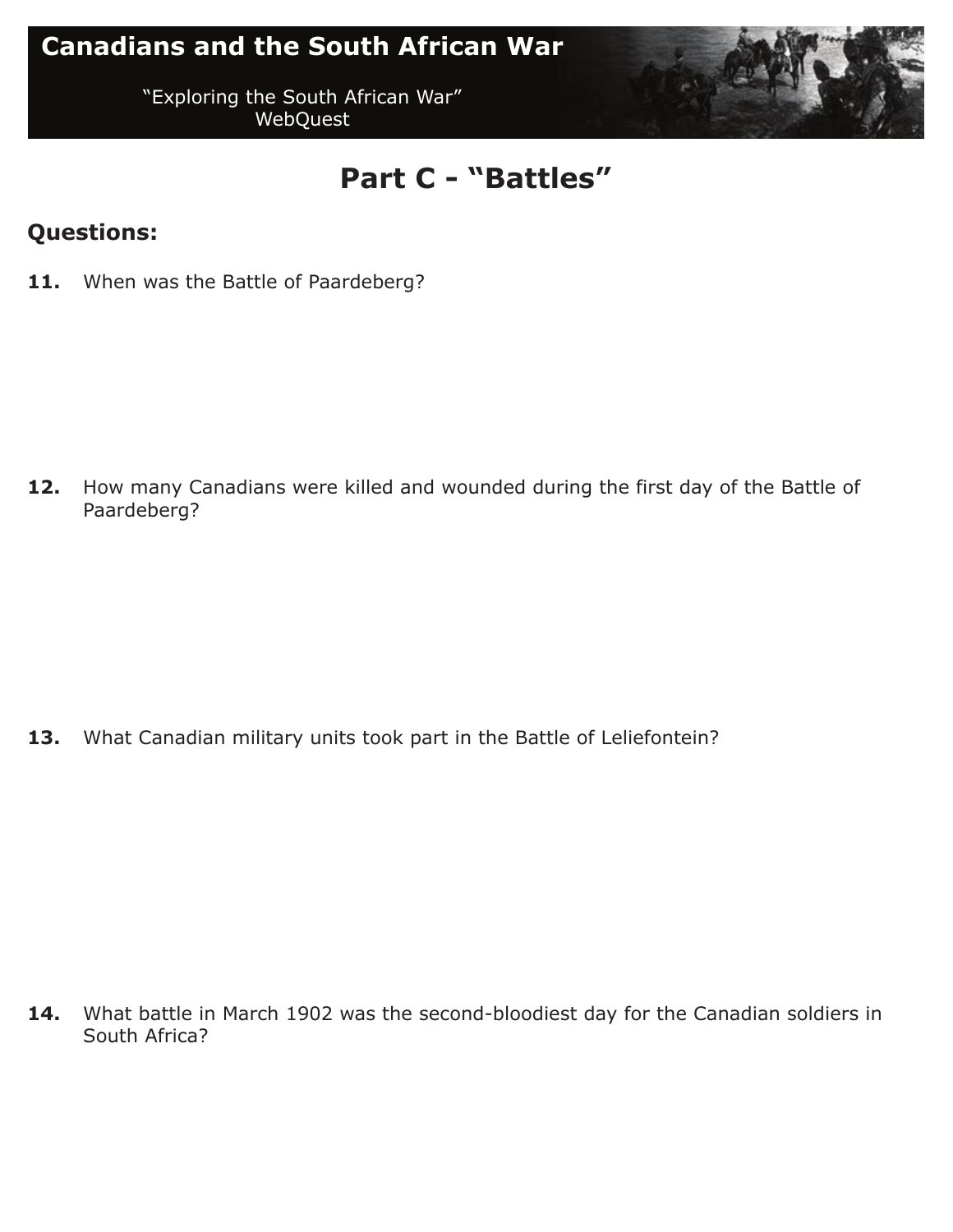

## **Part D - "Canadian Personalities"**

#### **Questions:**

**15.** What was the name of the woman from Prince Edward Island who led the Canadian nurses in South Africa?

**16.** Before serving in South Africa, what was Lt.-Col. Sam Steele's previous job?

**17.** What was the name of the Canadian Member of Parliament who served in South Africa and went on to become Minister of Militia and Defence?

**18.** What "very popular and efficient" commanding officer from Quebec led the Royal Canadian Dragoons in South Africa?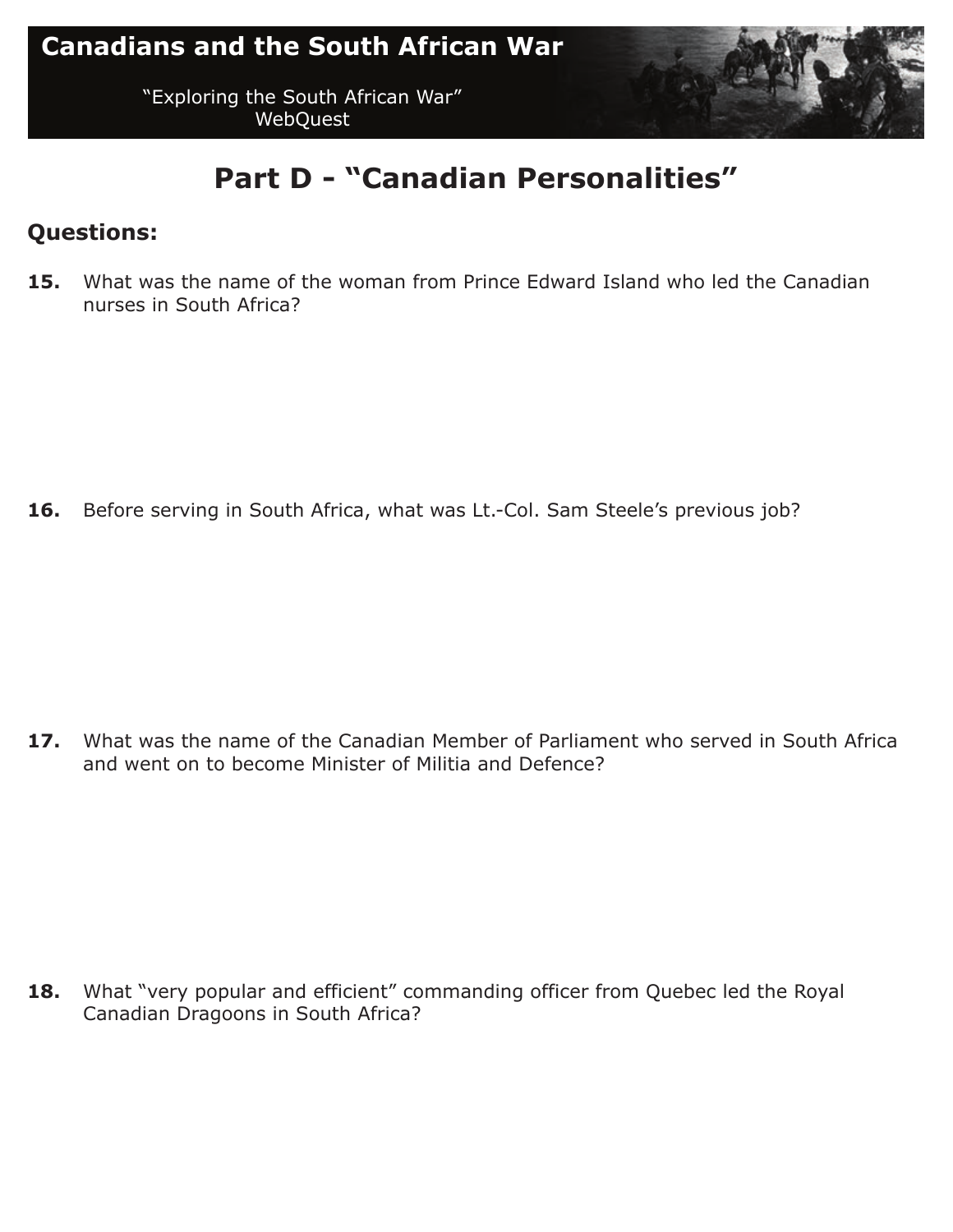

### **Part E - "Awards"**

#### **Questions:**

**19.** What was the name of the Canadian who received the Queen's Scarf for his bravery during the South African War?

**20.** What were the names of the four men from Canadian military units who earned the Victoria Cross in South Africa?

**21.** In what single South African War battle did three Canadians earn the Victoria Cross?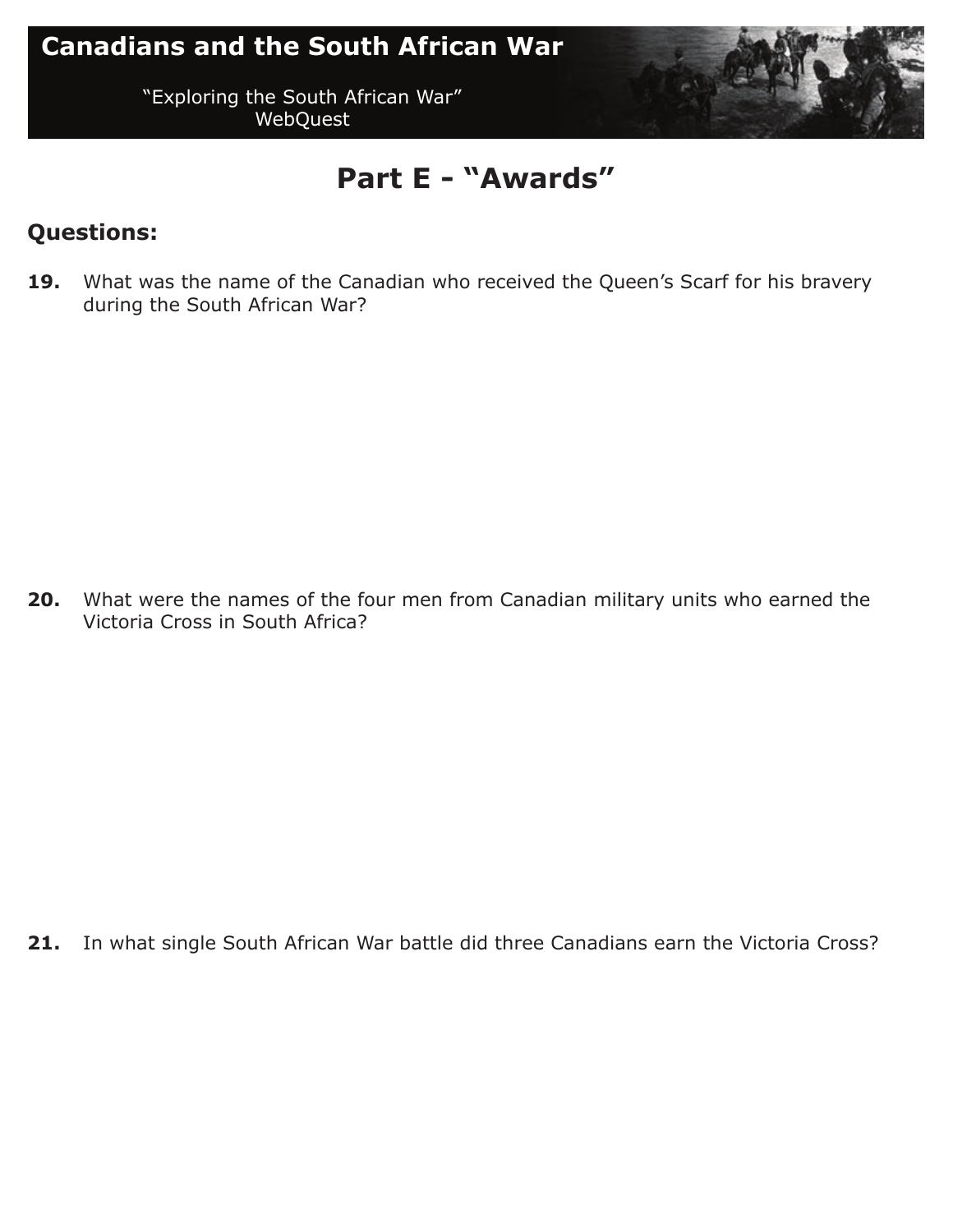

# **Part F - "Uniforms and Equipment"**

#### **Questions:**

**22.** What kind of headgear was worn by most of the Canadians who served in South Africa?

**23.** What kind of helmet did the first Canadian soldiers in South Africa wear?

**24.** What were the uniforms worn by the first Canadians who served in South Africa made from?

**25.** What are 'puttees' and why did soldiers wear them?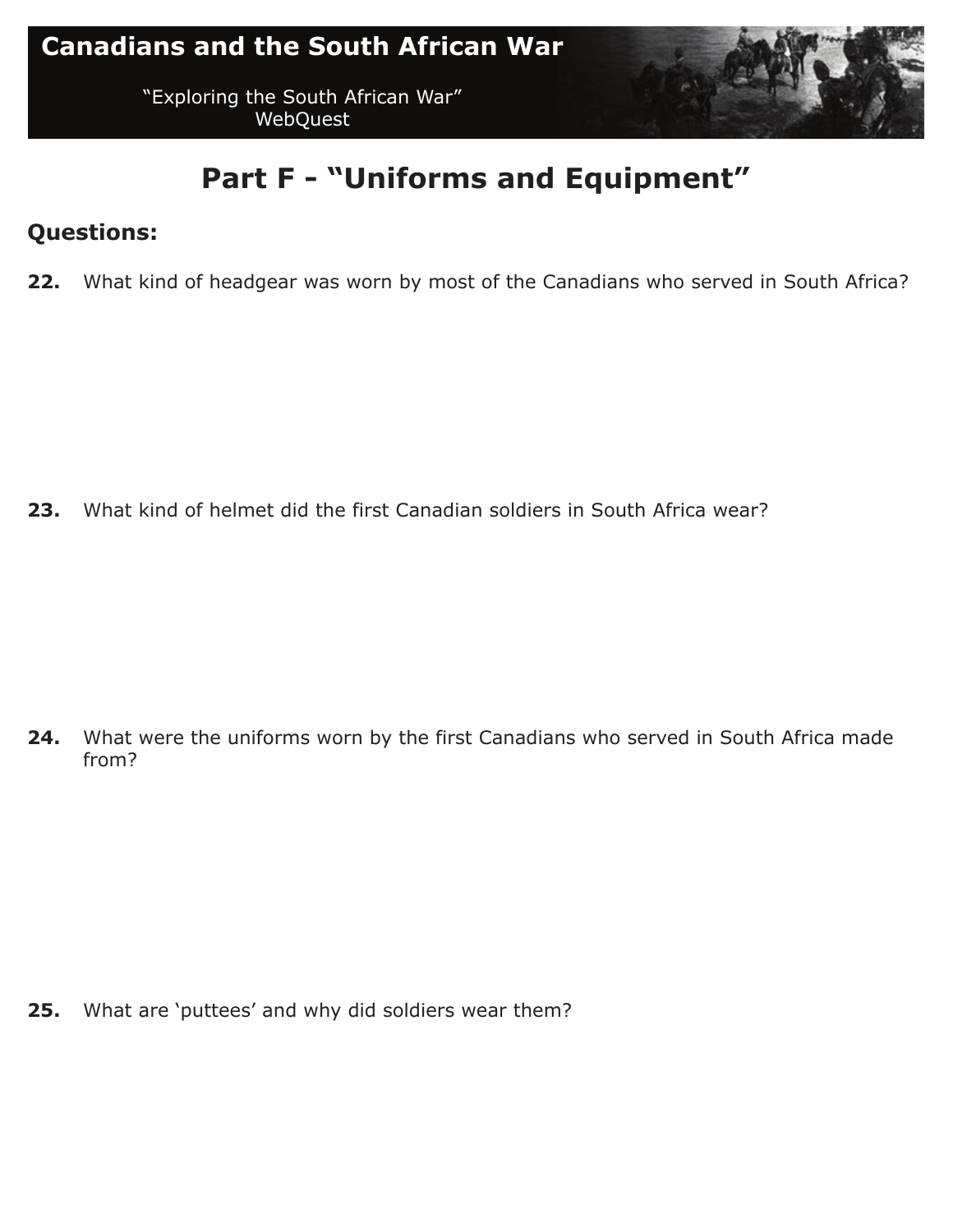### **Canadians and the South African War**

"Exploring the South African War" WebQuest



### **Part G - "Weapons"**

#### **Questions:**

**26.** What was the rifle used by Canadian soldiers in the South African War?

**27.** How far could the Canadian soldiers' rifles shoot?

**28.** How many bullets could the Maxim .303 machine gun shoot in one minute?

**29.** What was the standard pistol used by Canadians in South Africa?

**30.** What large gun was used by the Canadian Field Artillery in South Africa?

**31.** What kind of machine gun did the Canadians shift to once they arrived in South Africa?